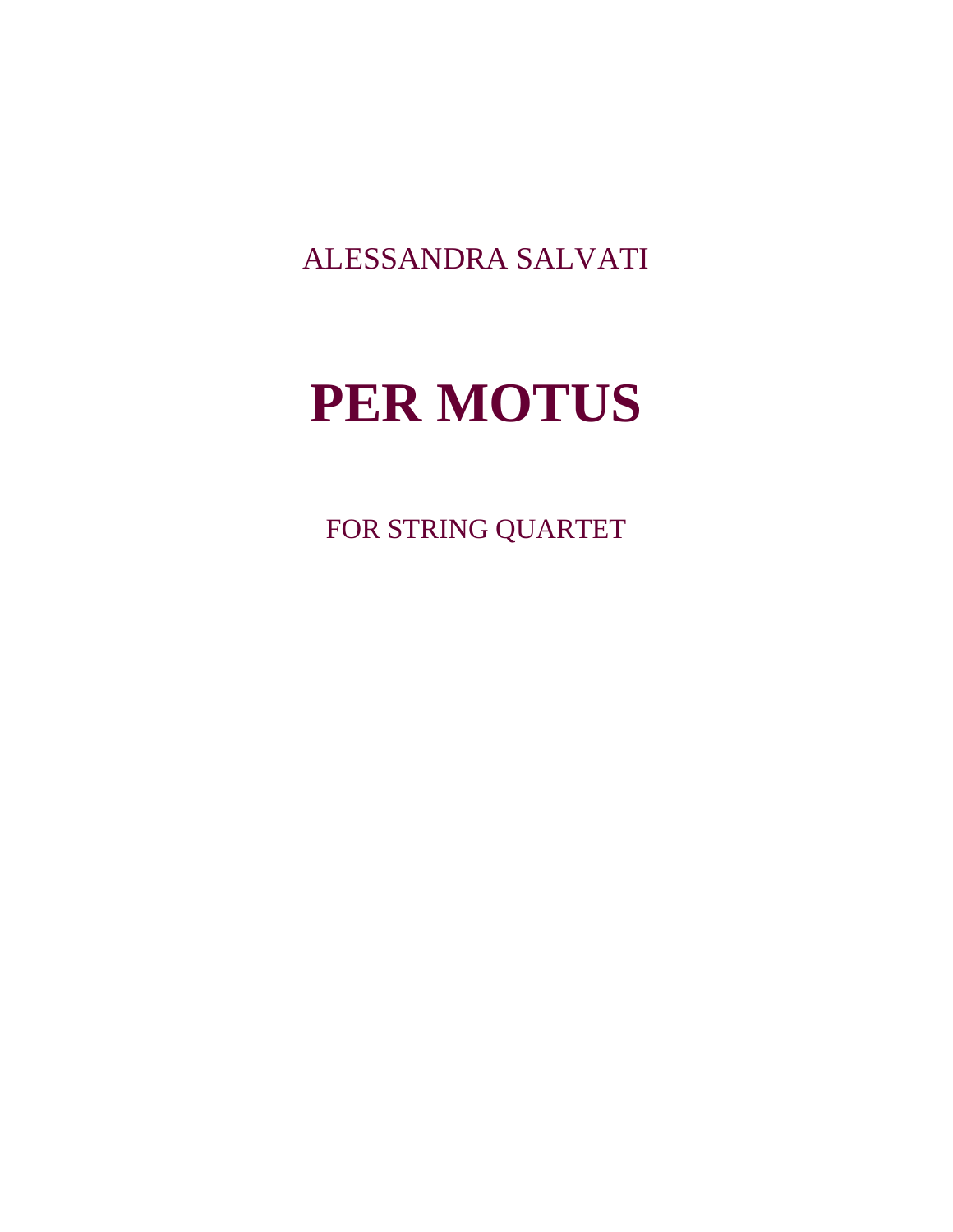### **A brief analysis of "Per motus"**

"Per motus" in Latin means *through movement.* The idea is exploring the movement and time of the soul, through the colors and tones of different feelings. The three movements represent three aspects of our human and spiritual experience. The first movement refers to our life as we actively shape it, through our choices. The second movement explores different ways human beings relate to their yearning for infinite and to dimensions they are not able to control. "Motu proprio," the third part, is expression of the perpetual motion of life, beyond human desires.

The first movement "Andante affettuoso" has a circular structure. Its first (bars 1/92) and third sections (bars 173/190) are characterized by intense lyricism and the same thematic materials come back after a vivacious and rhythmically tight central core.

The frequent unisons and the passages from unison to other intervals and return (See the incipit and bars 74/82, see "Da capo" bars 173/181) form very strong attraction poles, around which the texture of the composition unfolds.

The series stated at the outset of the first movement contains all the materials developed in the following two movements. This series has been freely used to build both melodic and harmonic structures.



With subsequent projections from the series and its inversion and retrograde, closely related successions are obtained. The following Table A is an example of projections from the series.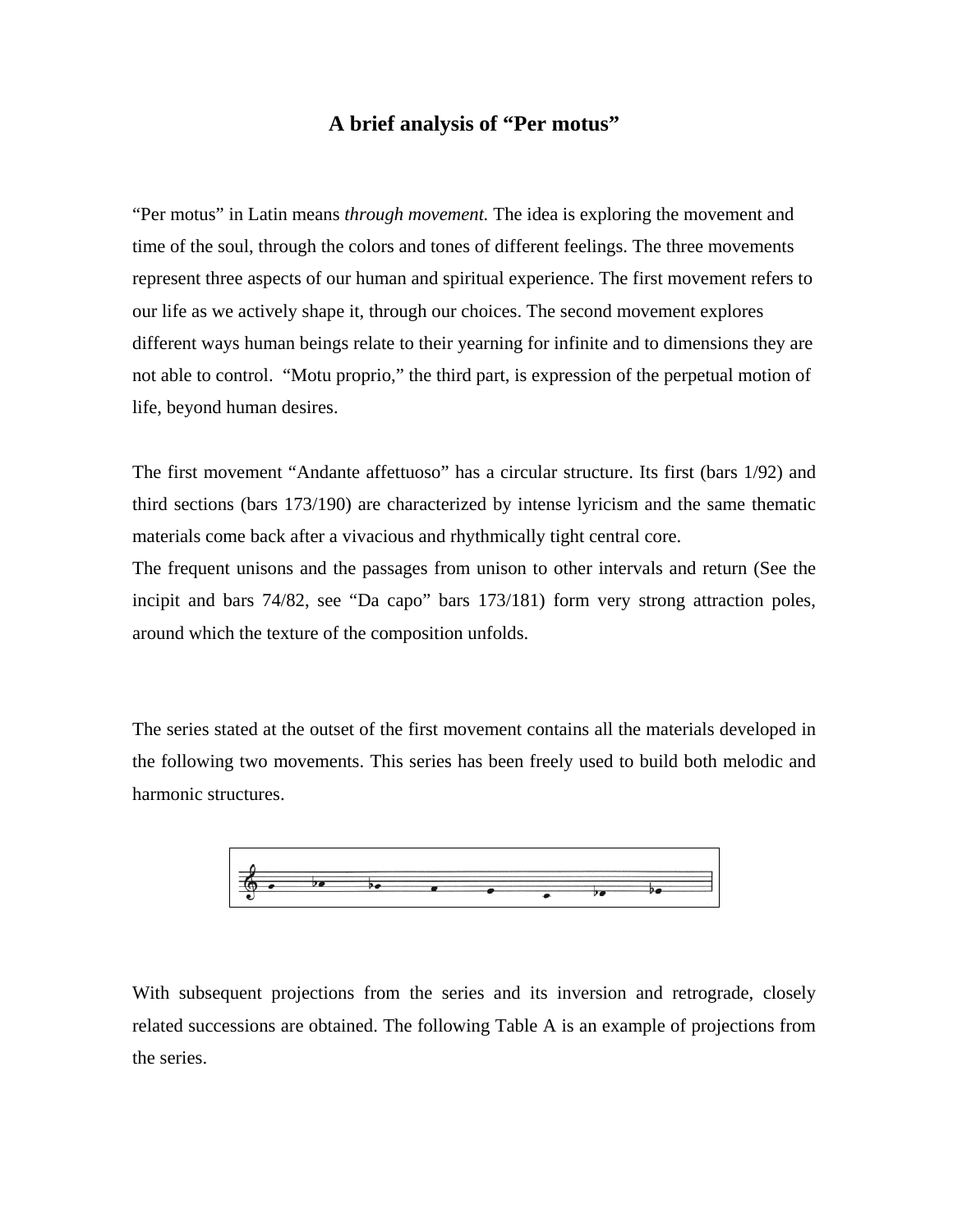#### **A – Series and projections**



The score of the second movement "Introitus and a prayer" bears annotations referring to an ideal sacred representation, with two vocal quartets on the right and the left of the altar, a male voice and a large crowd. These indications are only an emotional suggestion. The words "Miserere nobis," put in brackets in the score, should be *sung* just in the mind and the heart of the players. The piece moves from the indistinct prayer of the multitude to the rarefied and almost inaudible prayer of the saints. See bars 91/92 (Inversion of the series).

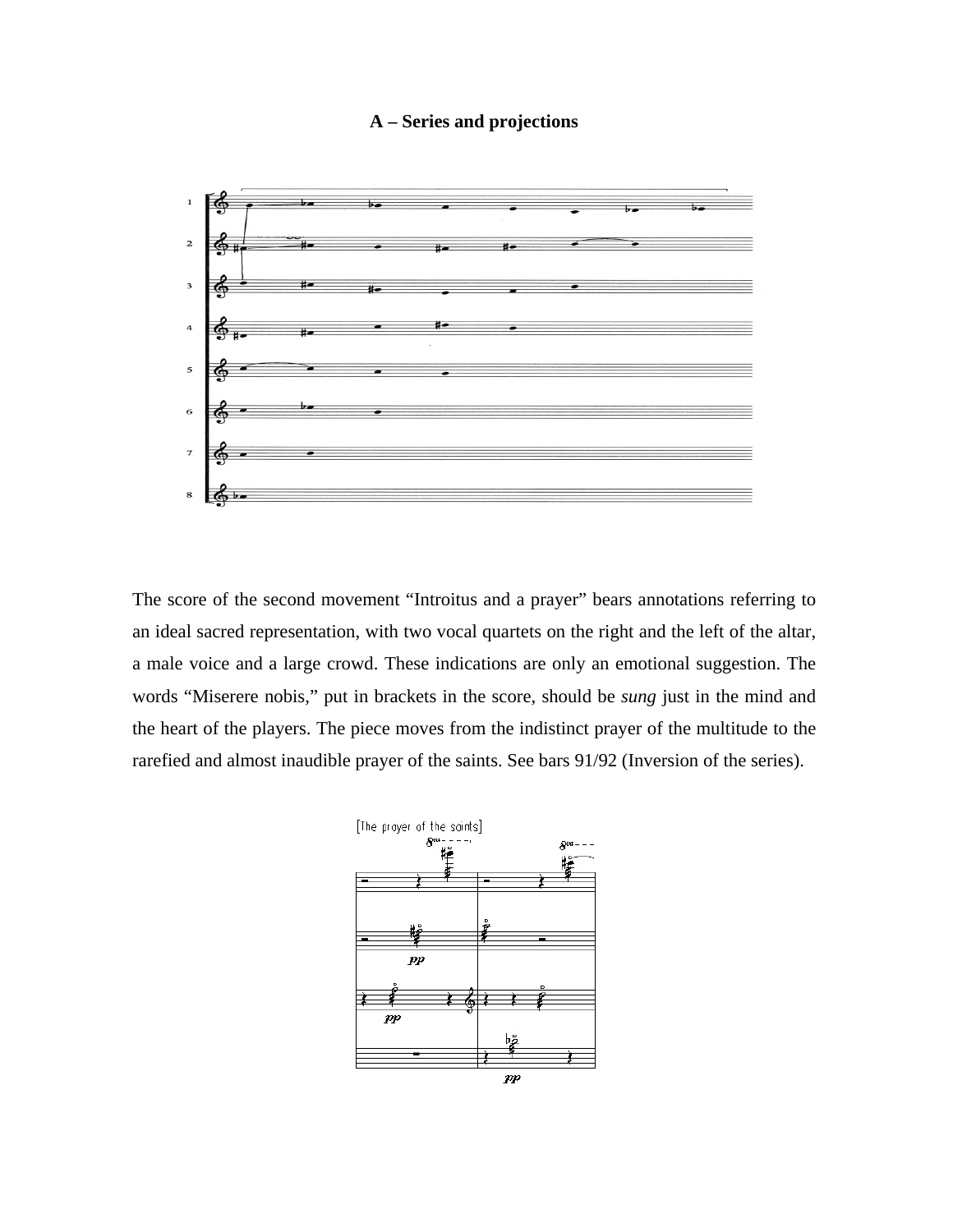The third movement, "Motu proprio," originates from a rigorous geometrical structure based on projections of the initial theme. It summarizes all the materials used in this work. The passage at bars 77/79 gives an example of the treatment of materials; see the Series, in square notation, up a Major  $2<sup>nd</sup>$ .

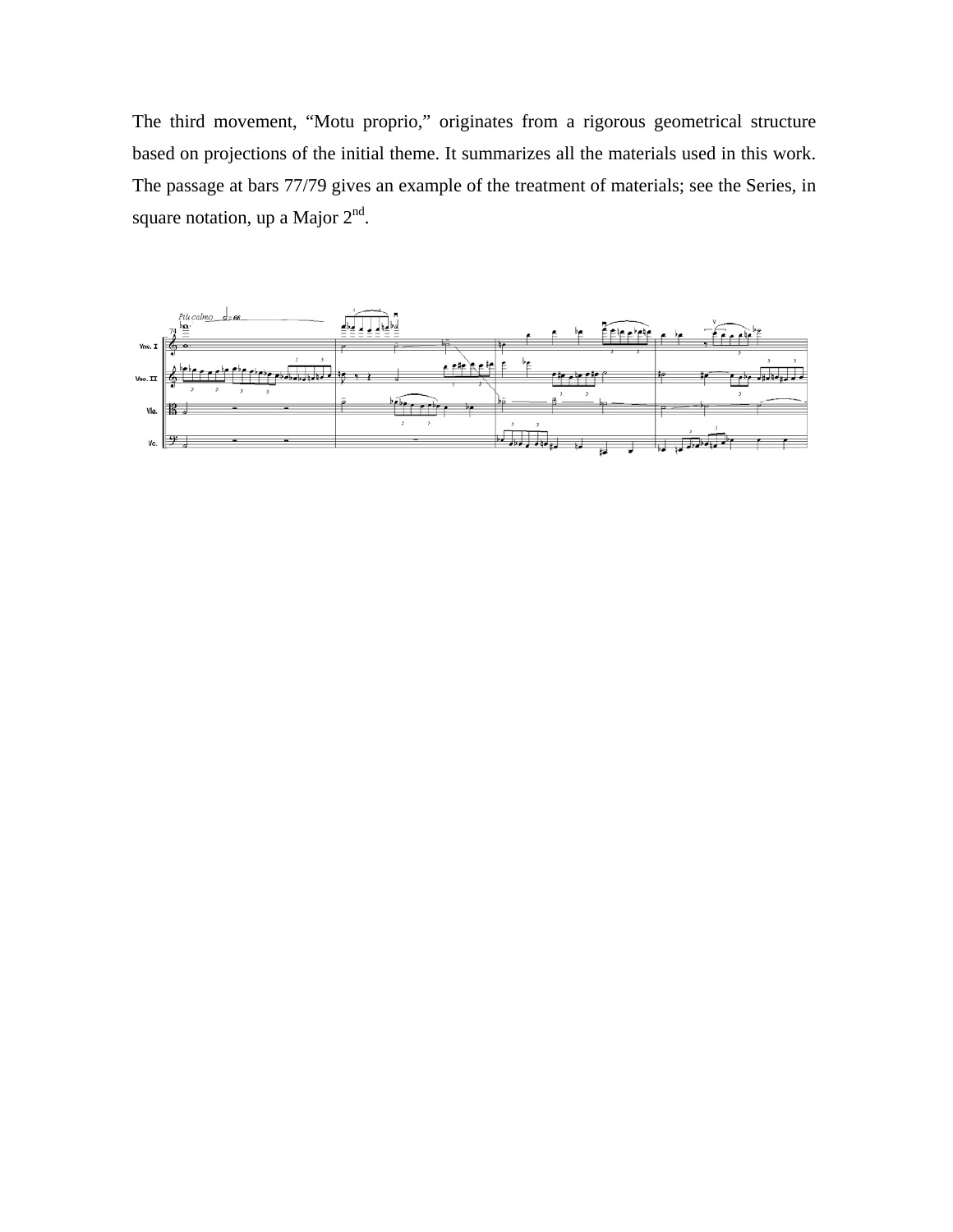*To my father, who, through his love for music, initiated me into the secret beauty of life.*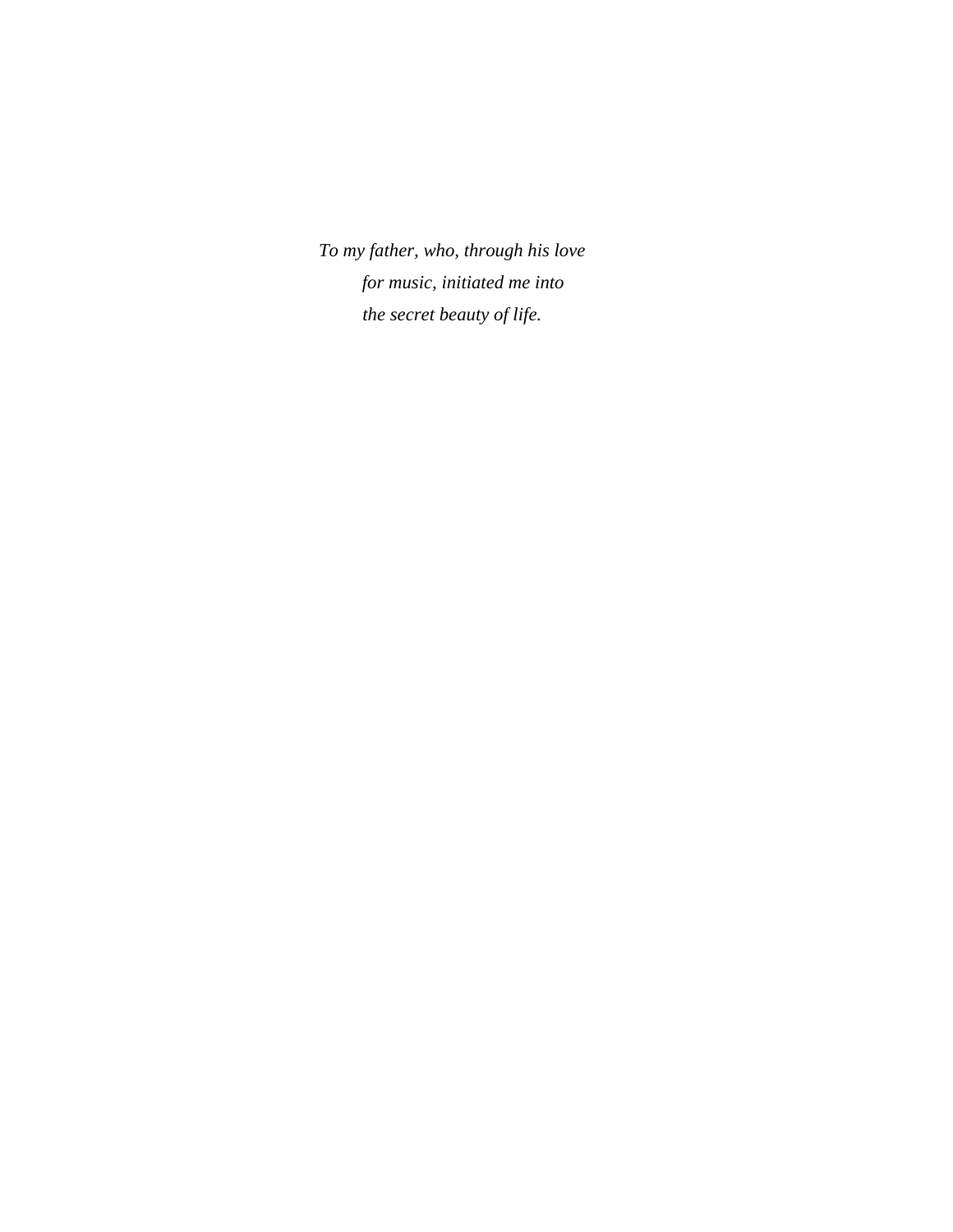## PER MOTUS



 <sup>©</sup> Copyright 2005 by Alessandra Salvati All rights reserved. International copyright secured.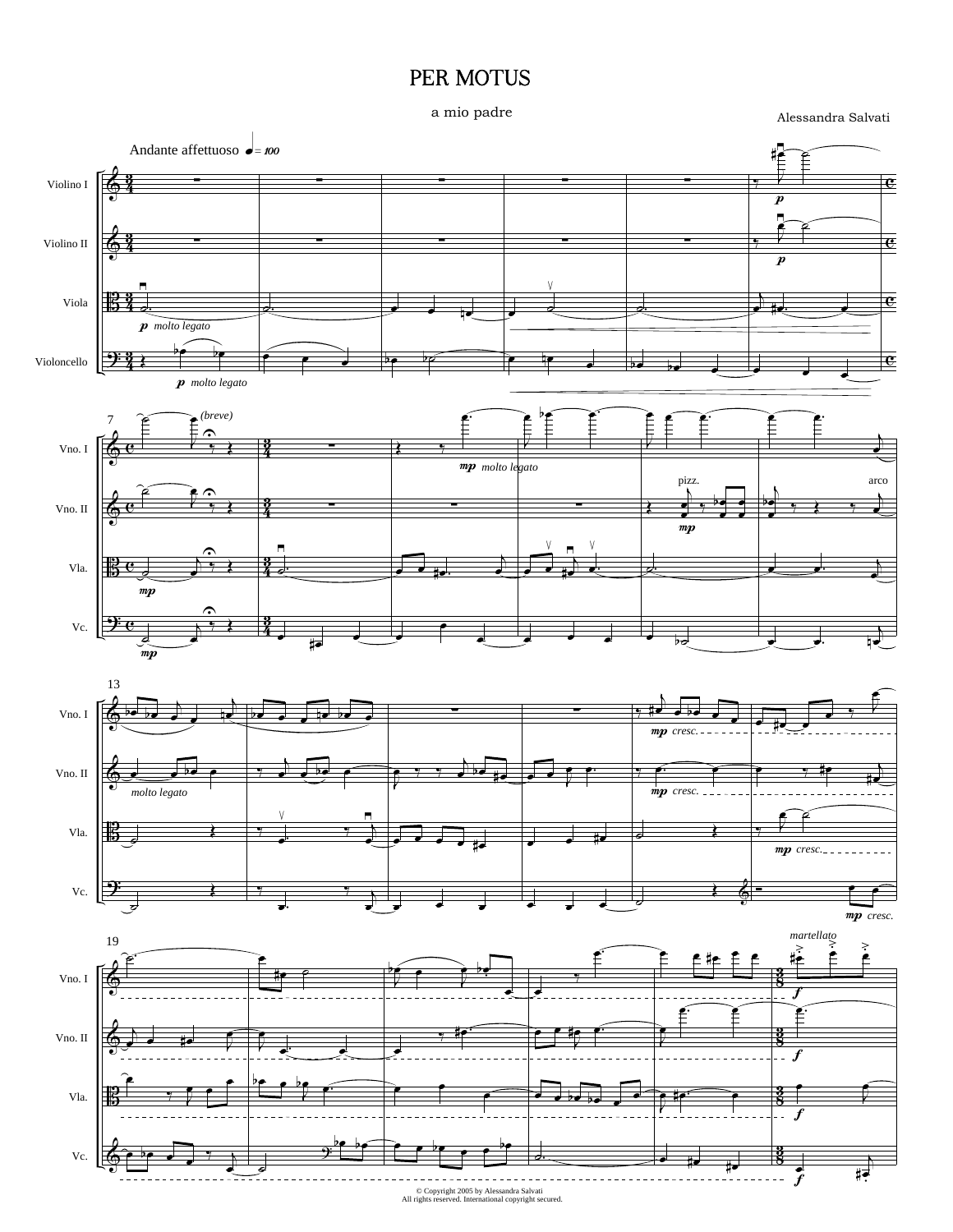







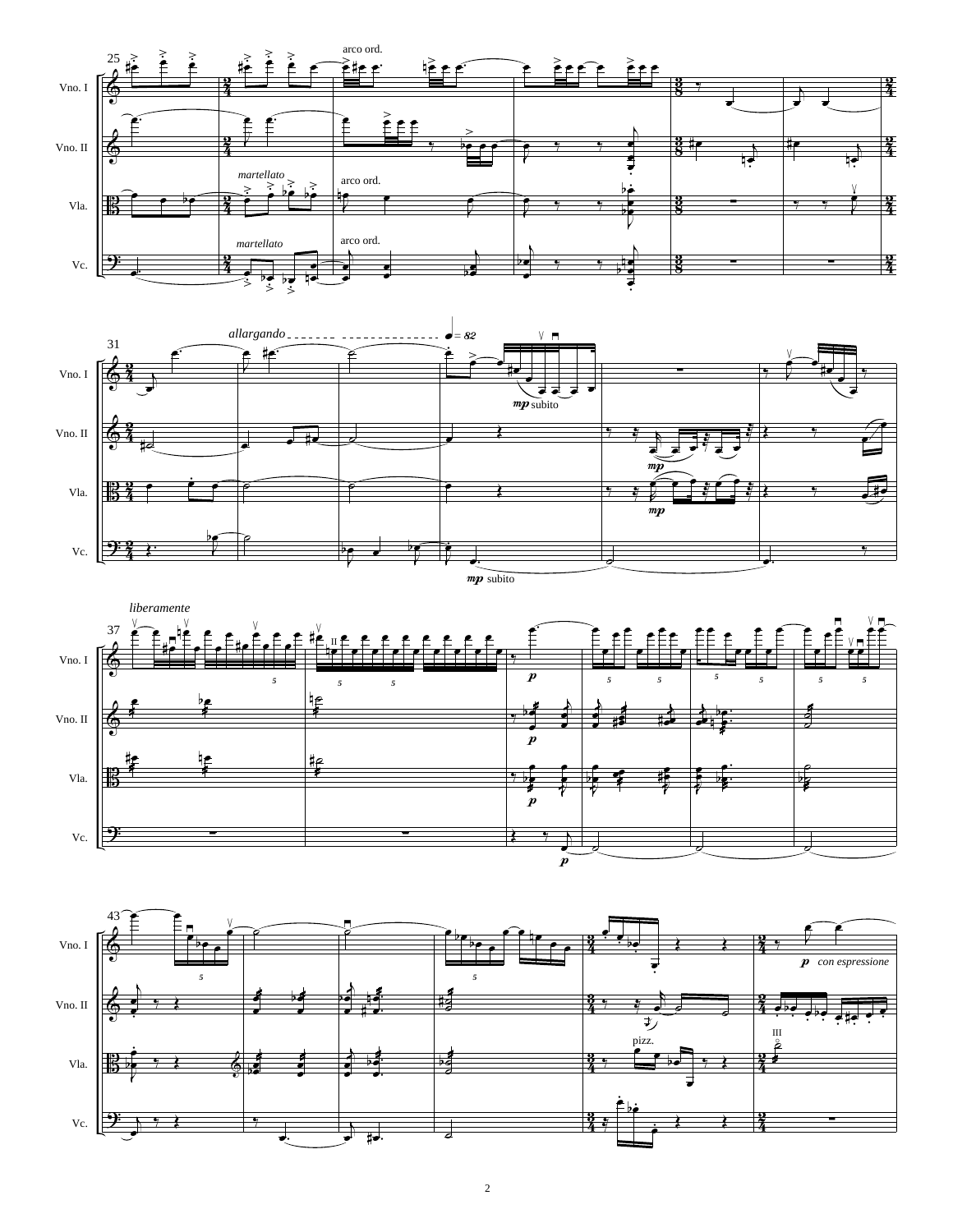





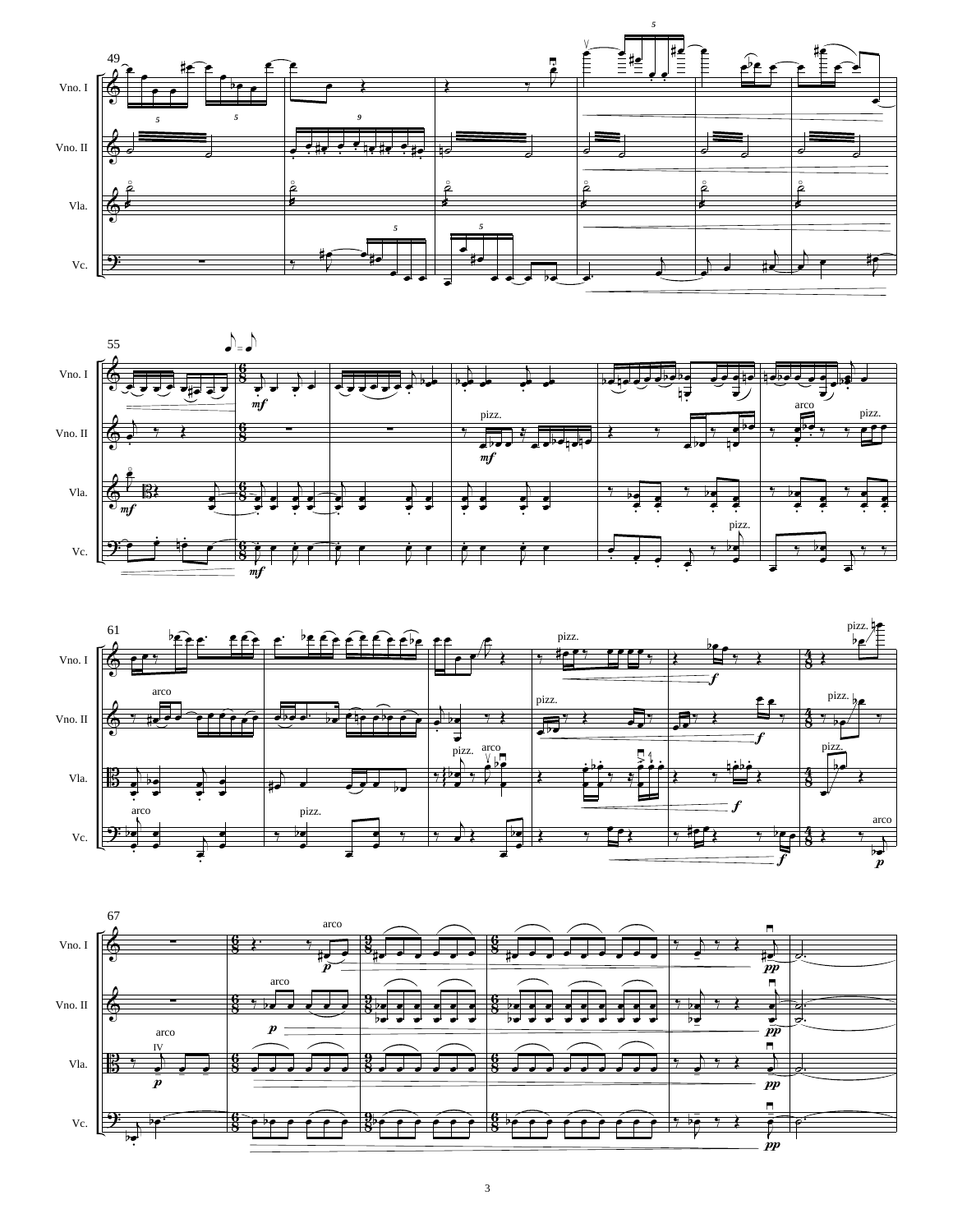





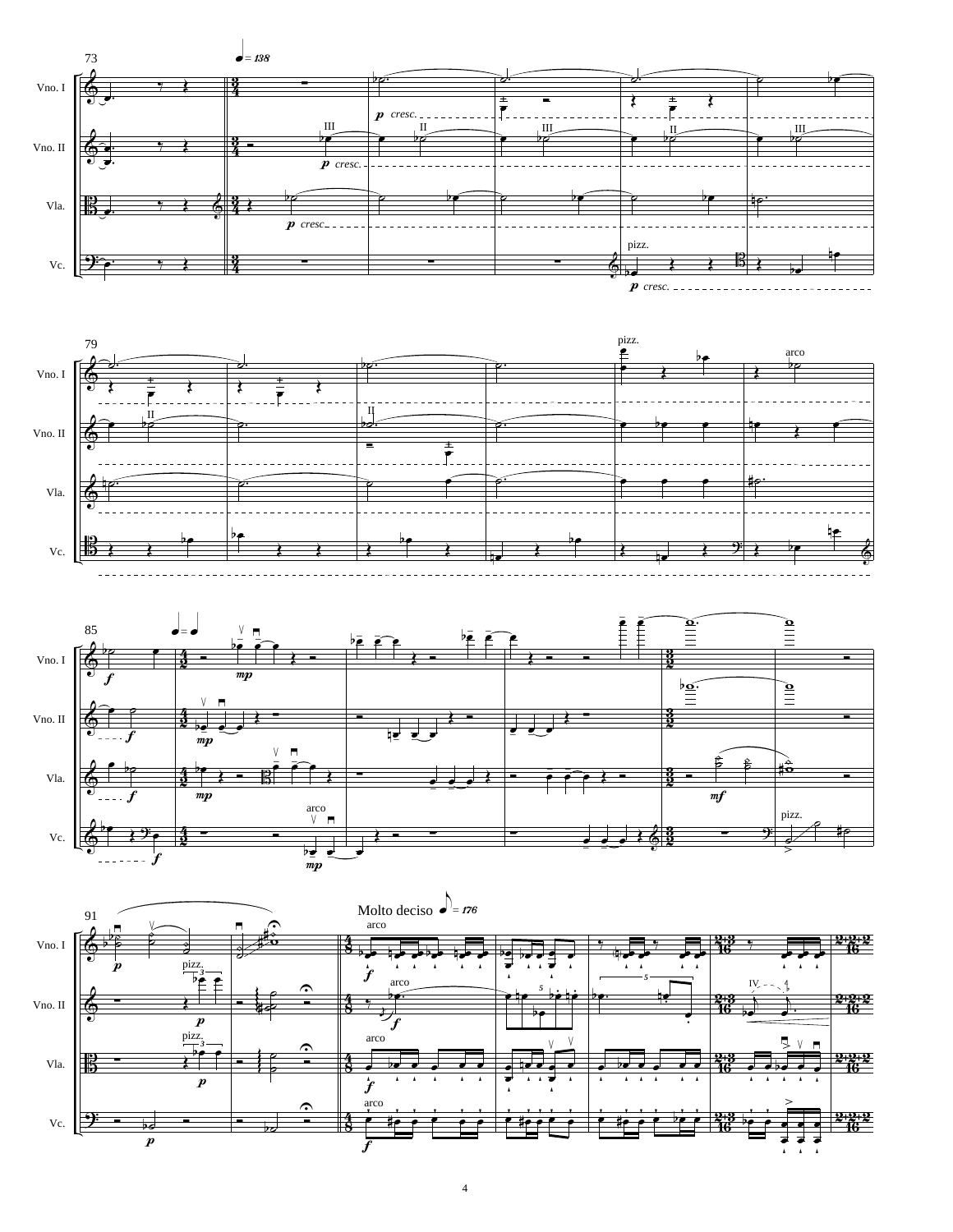





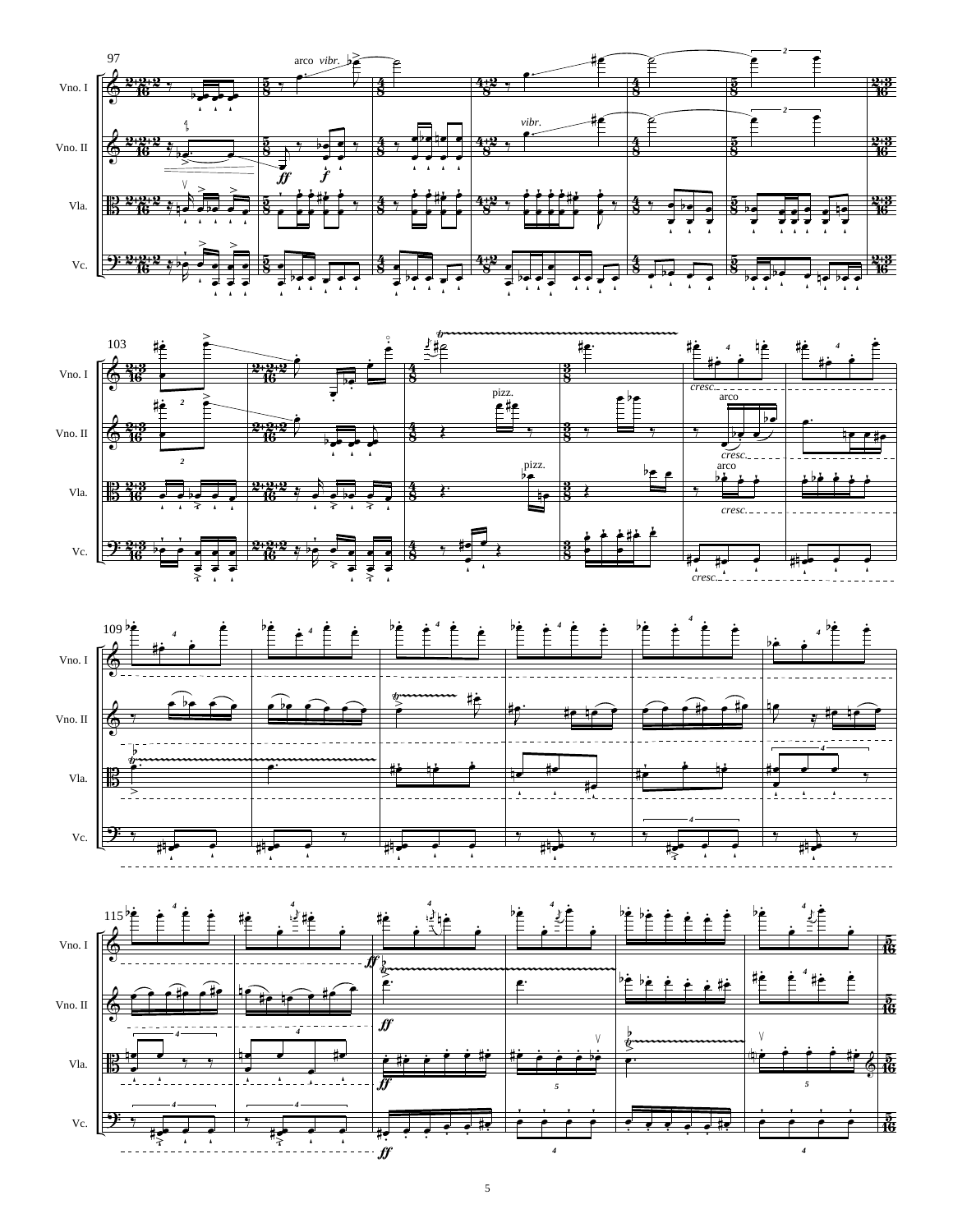





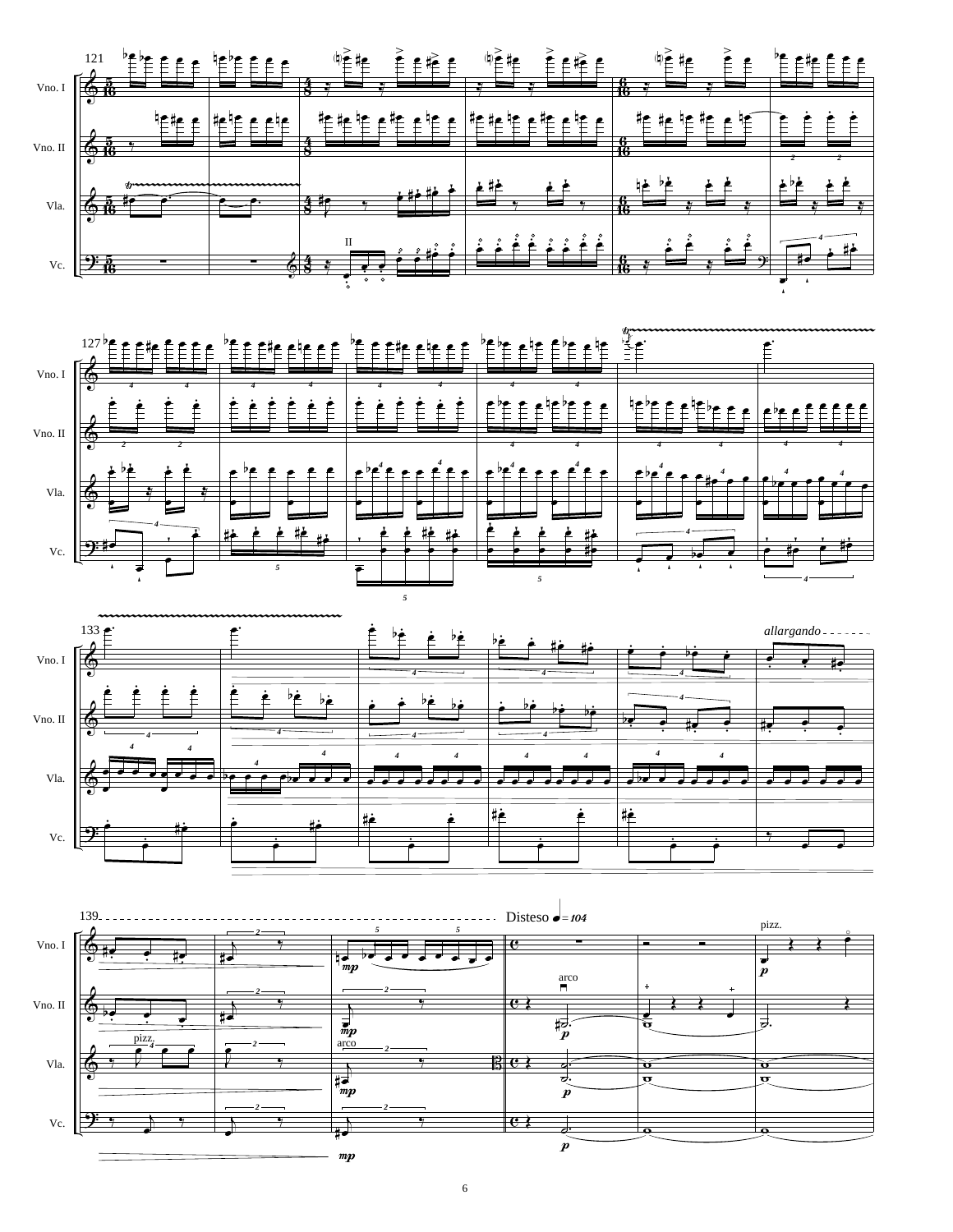





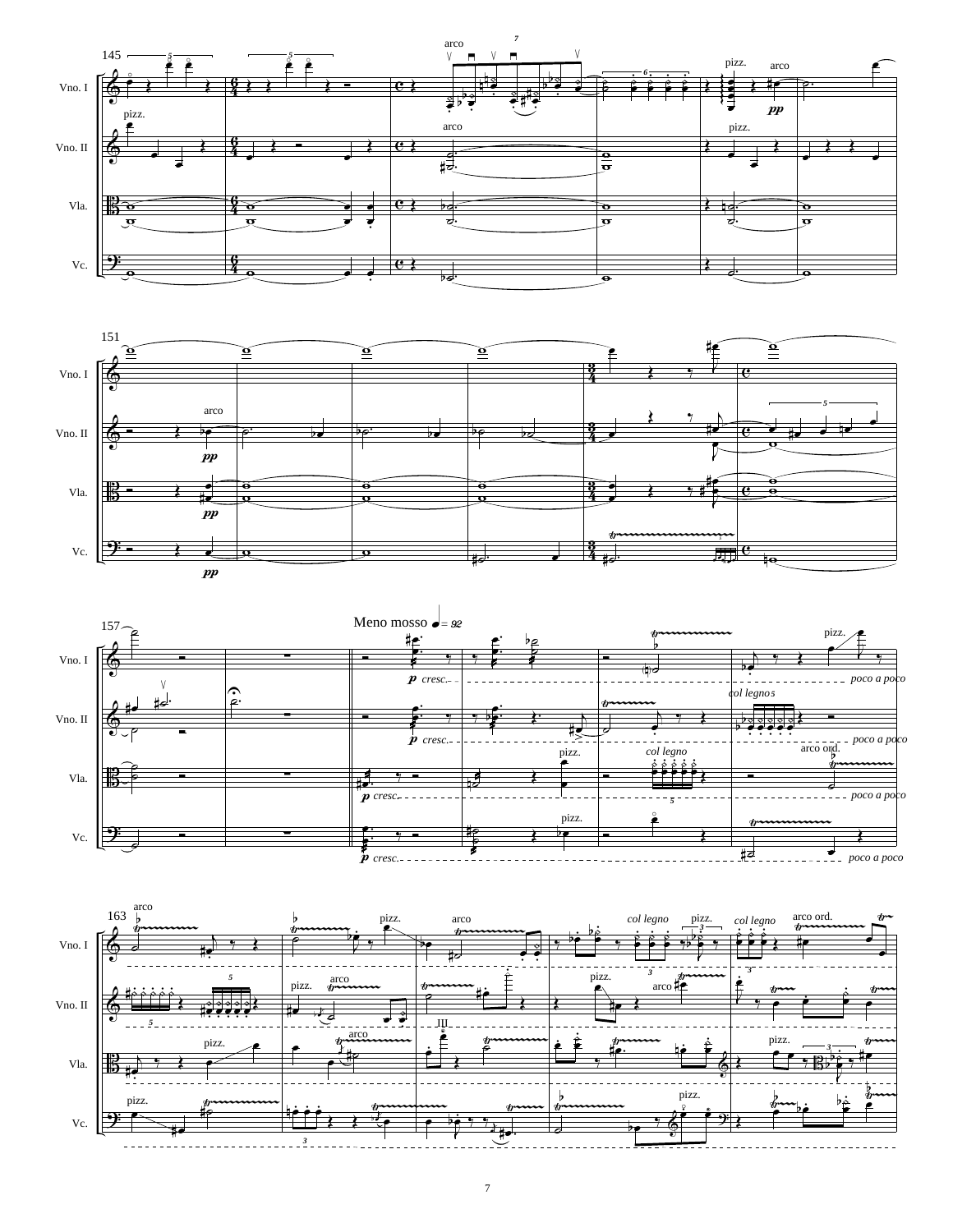





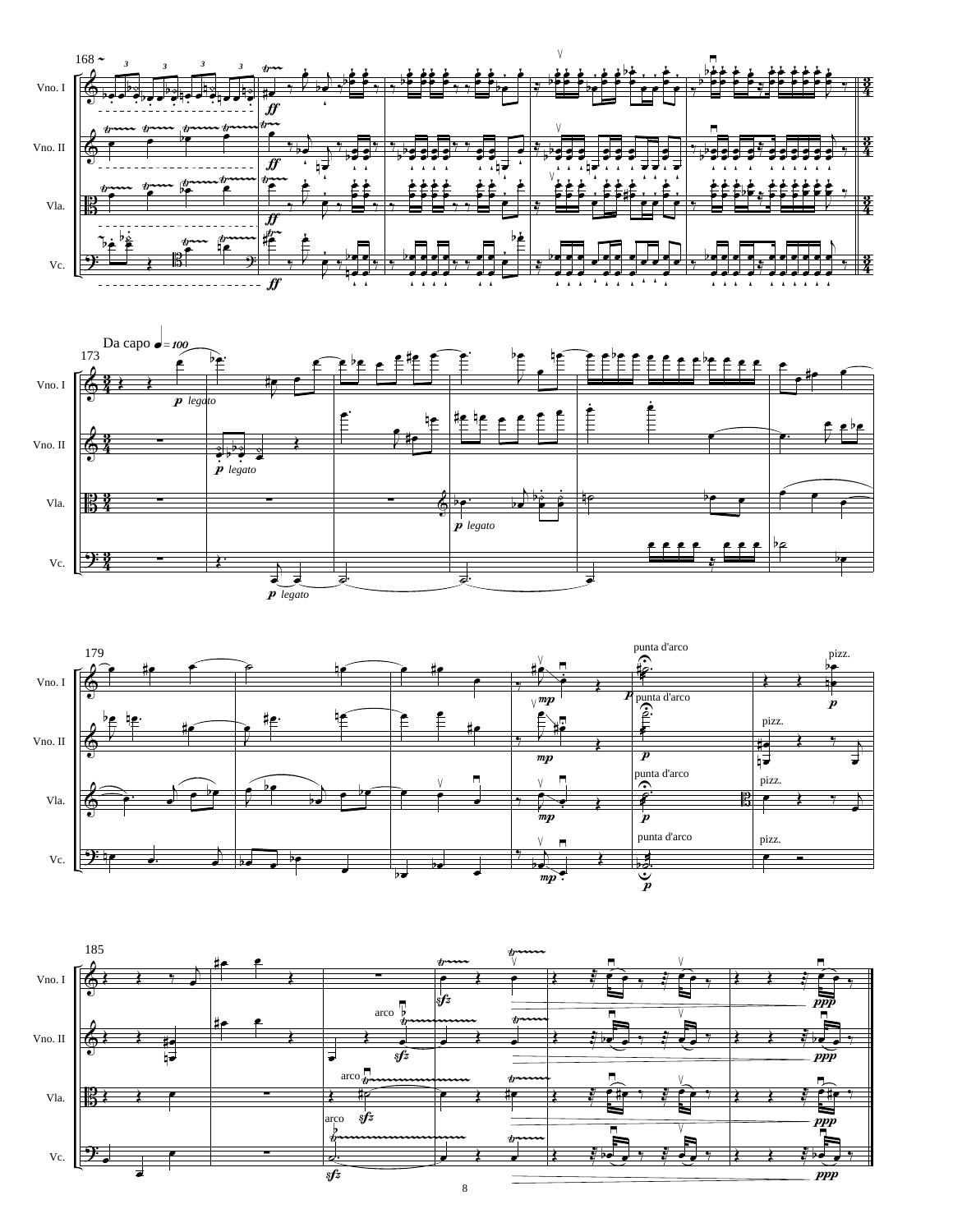## Introitus and a prayer

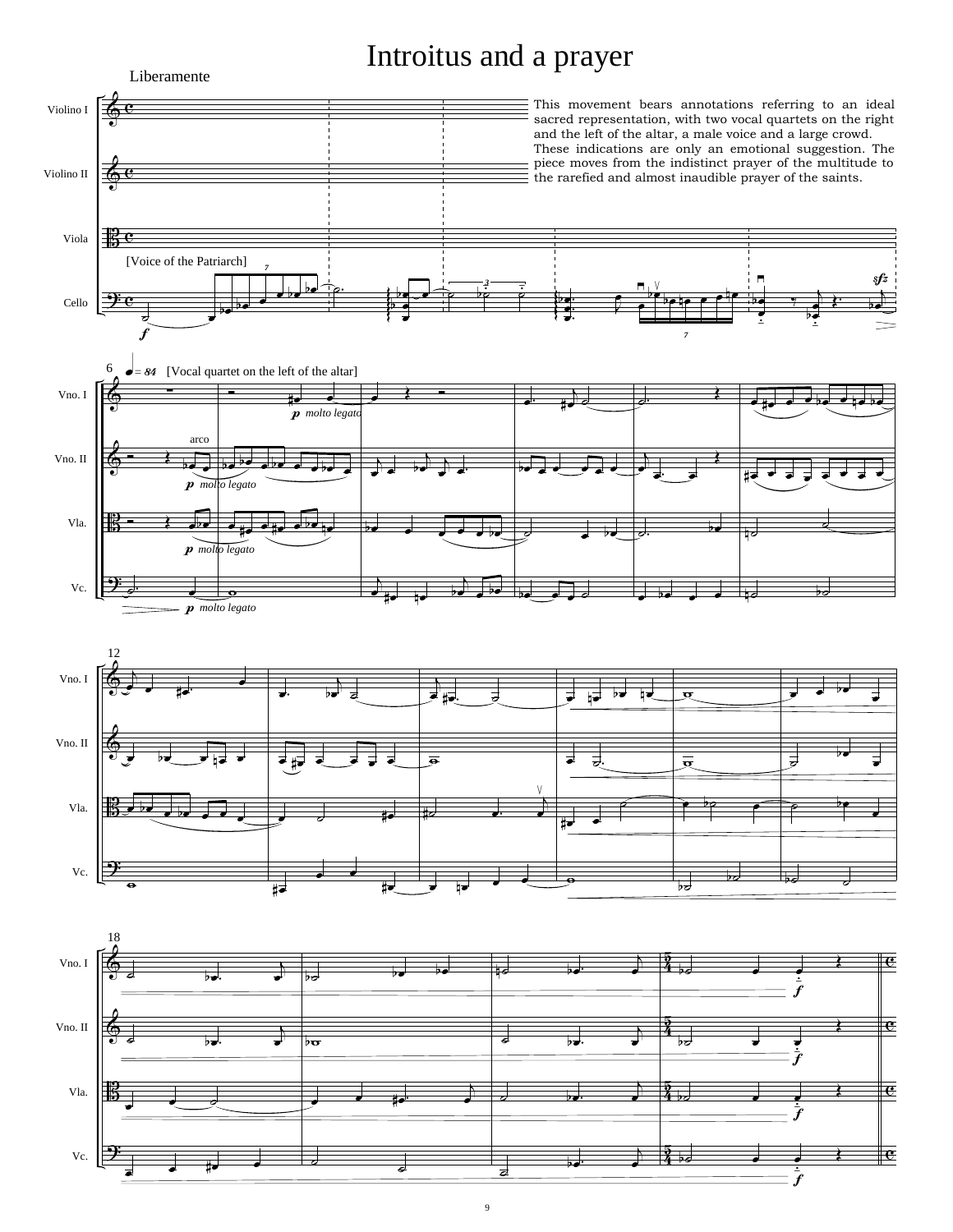





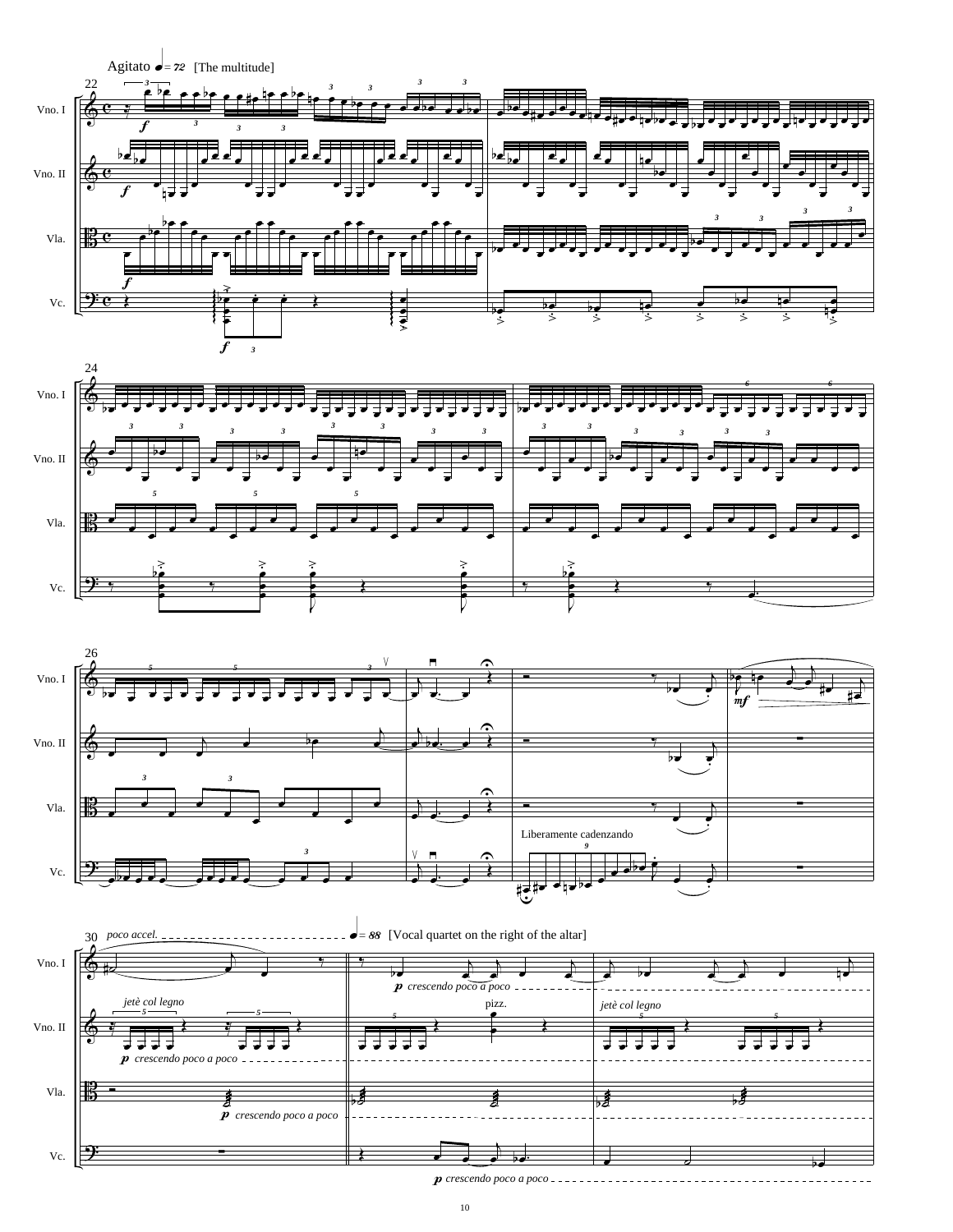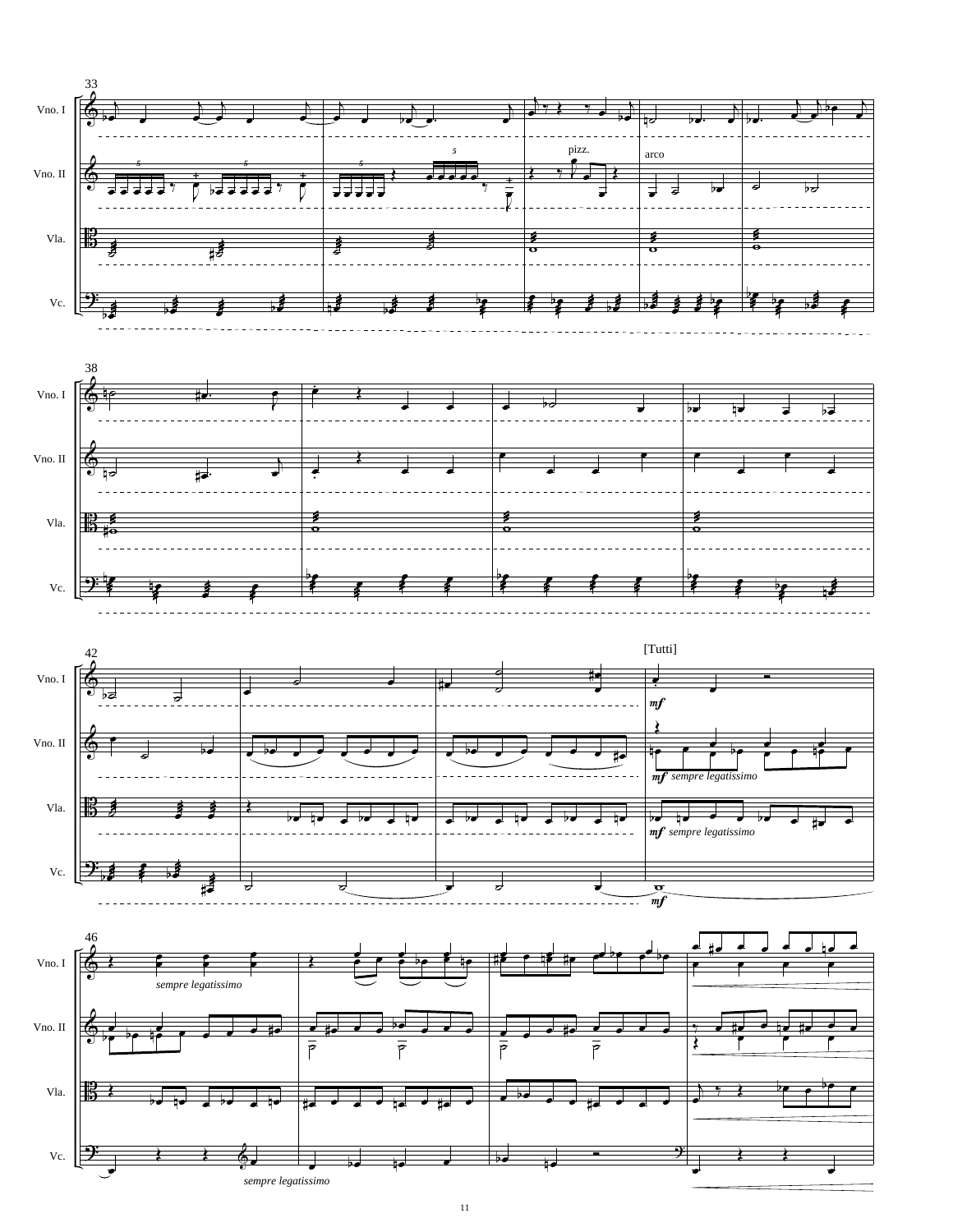



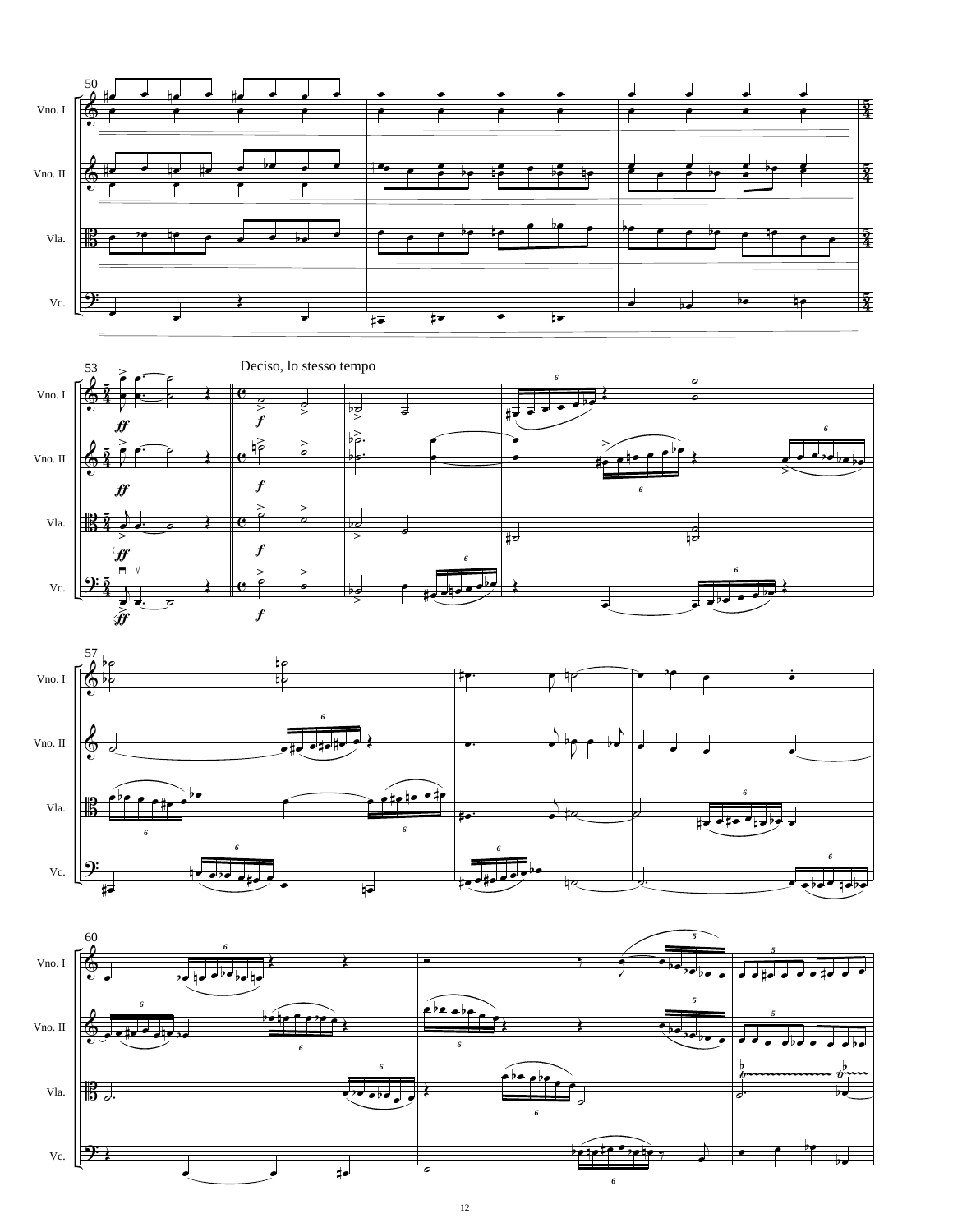





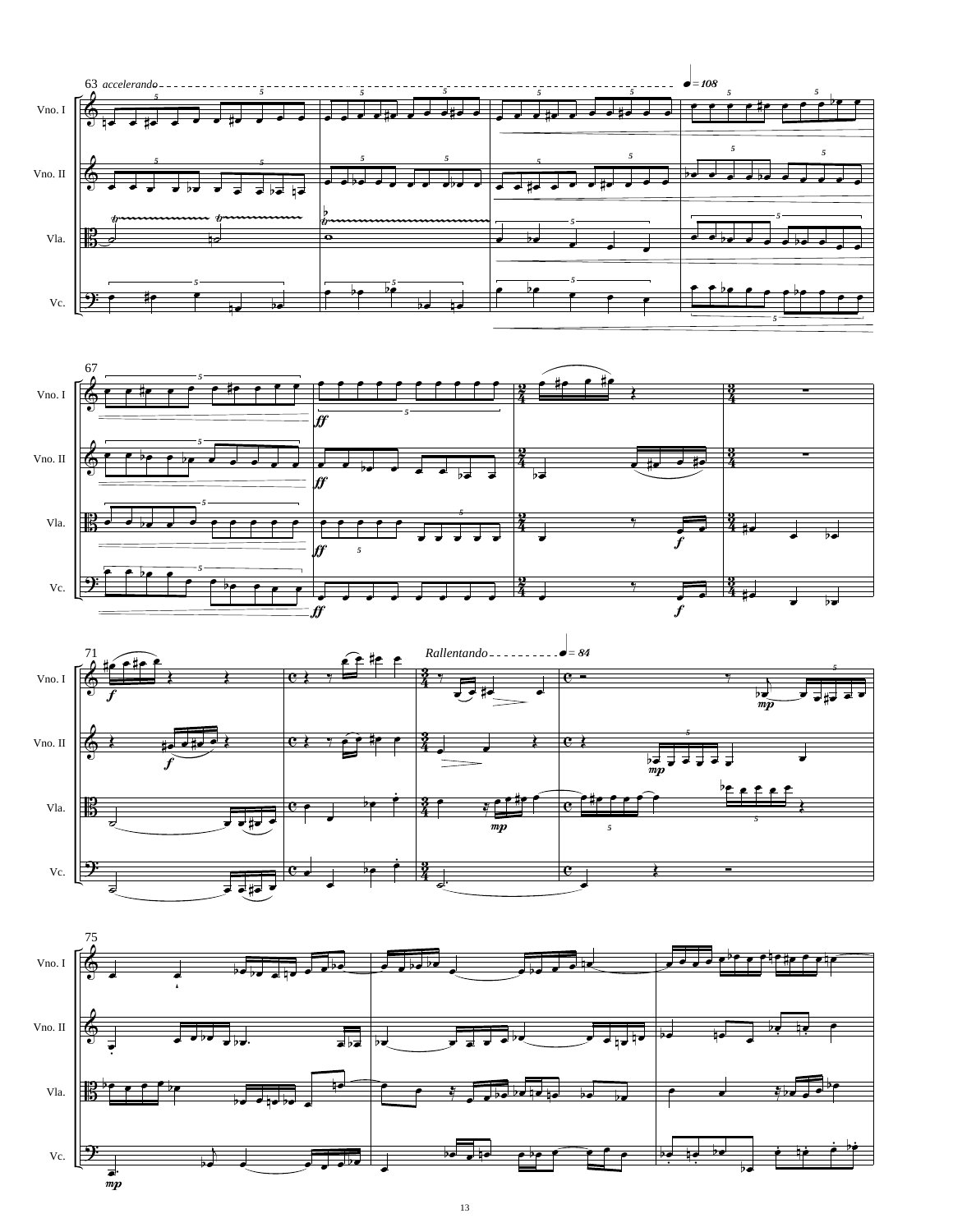





14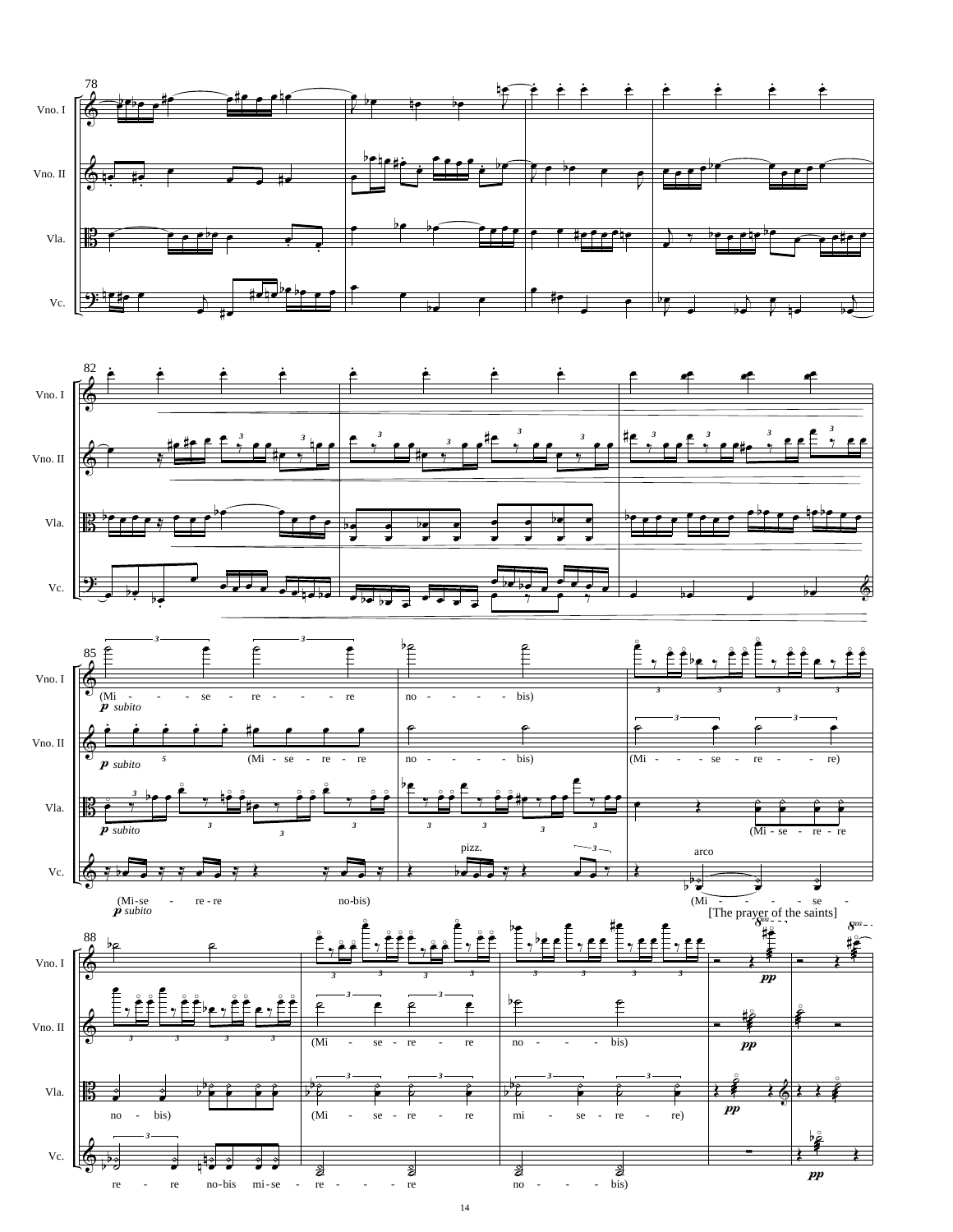



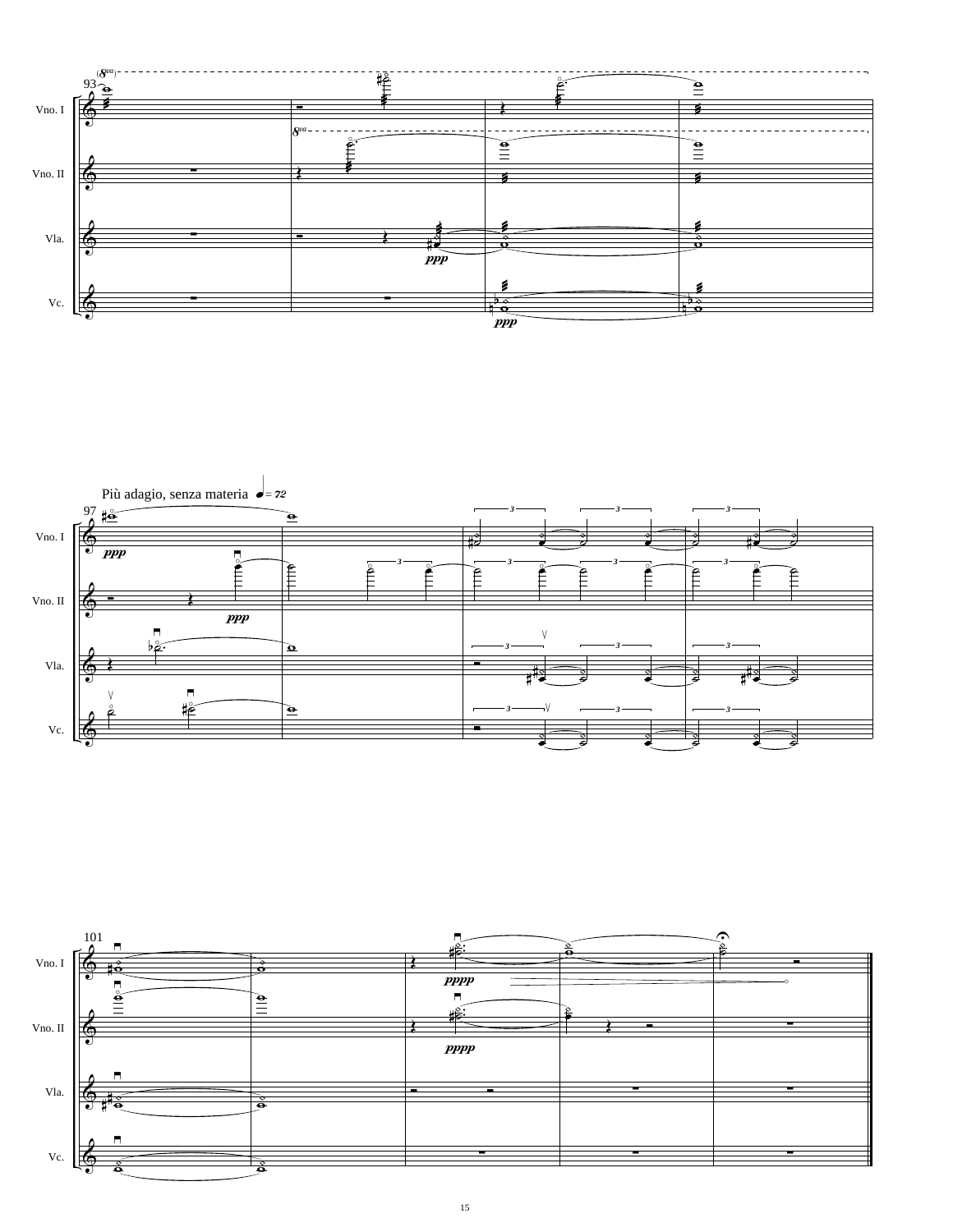# Motu proprio







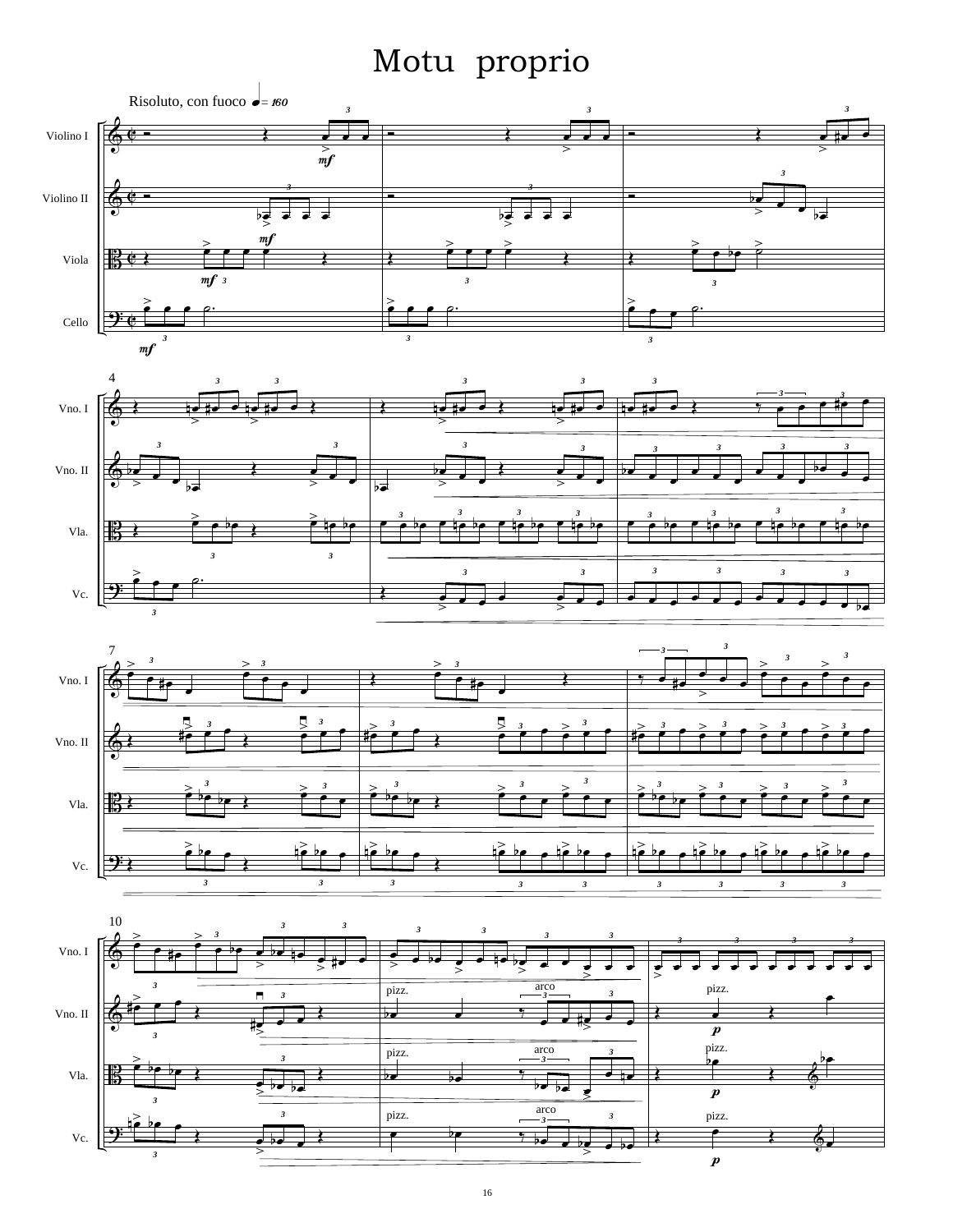





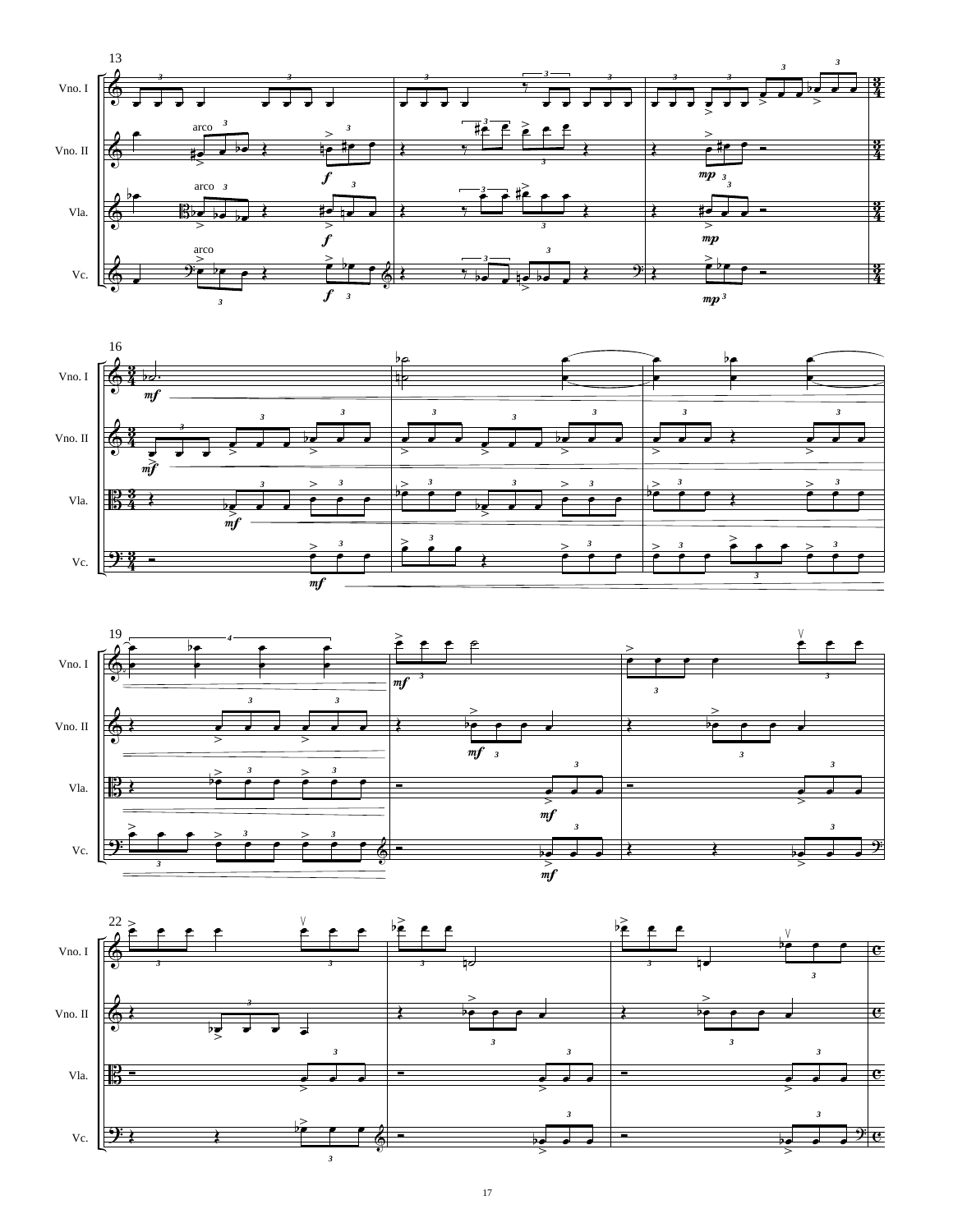





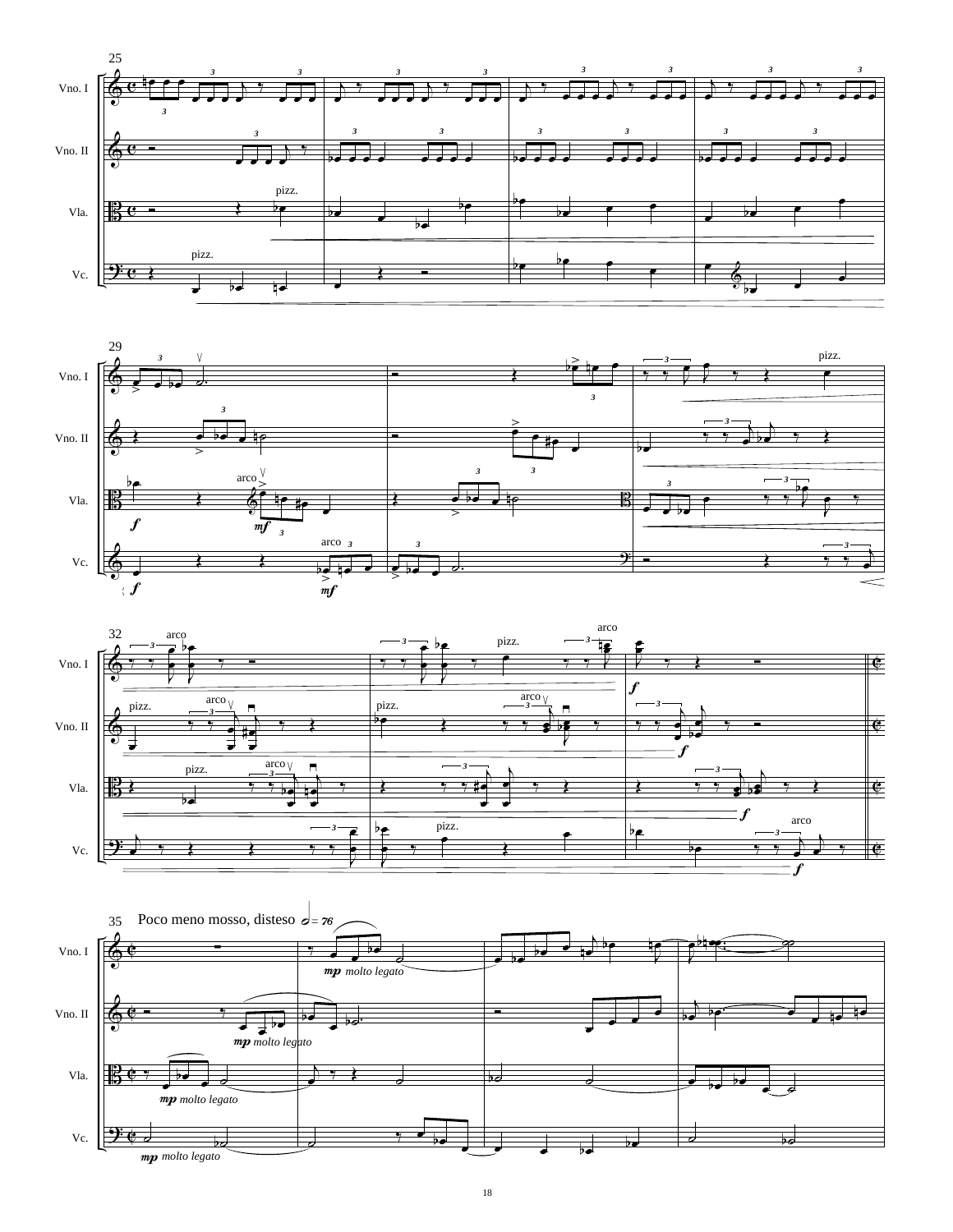





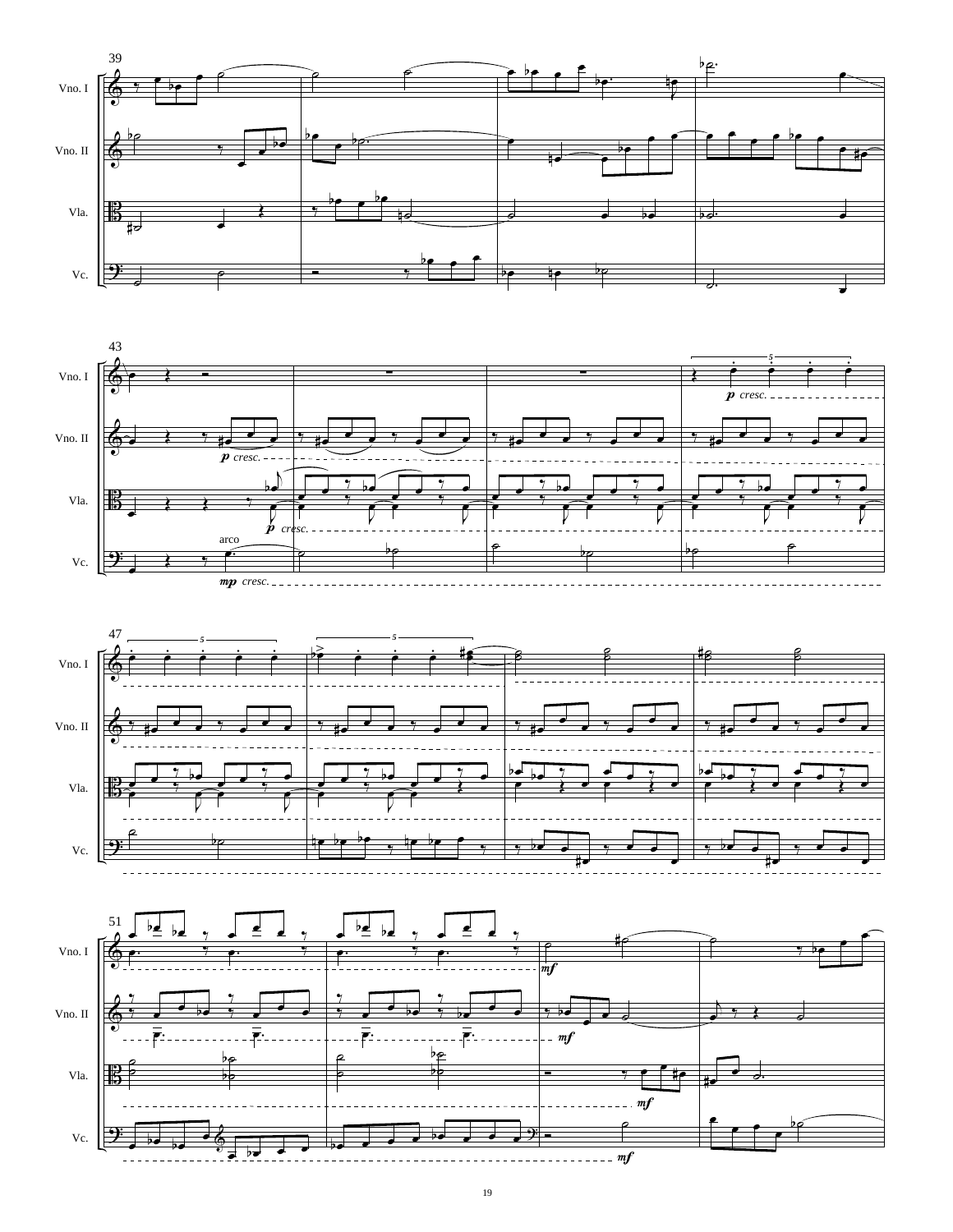





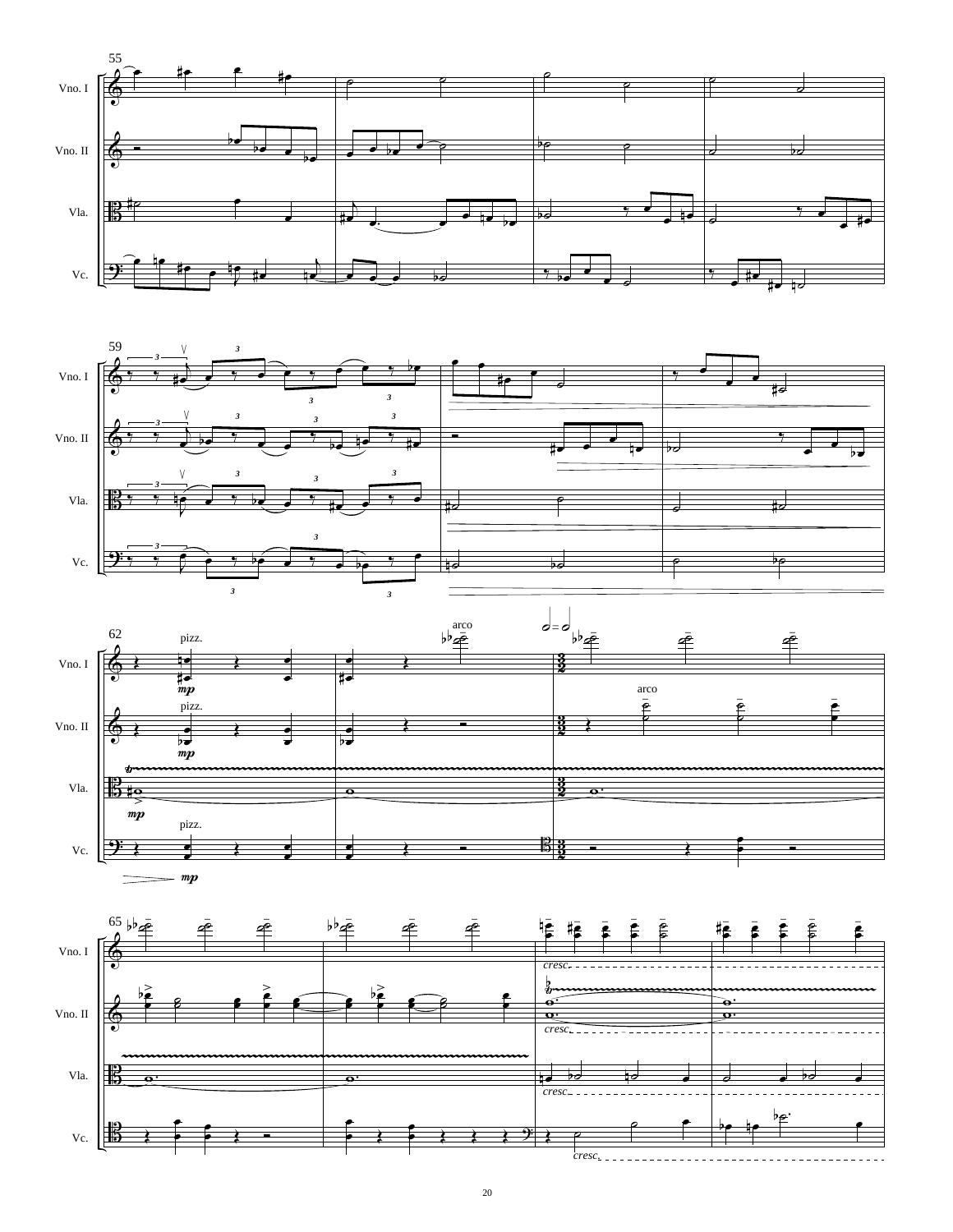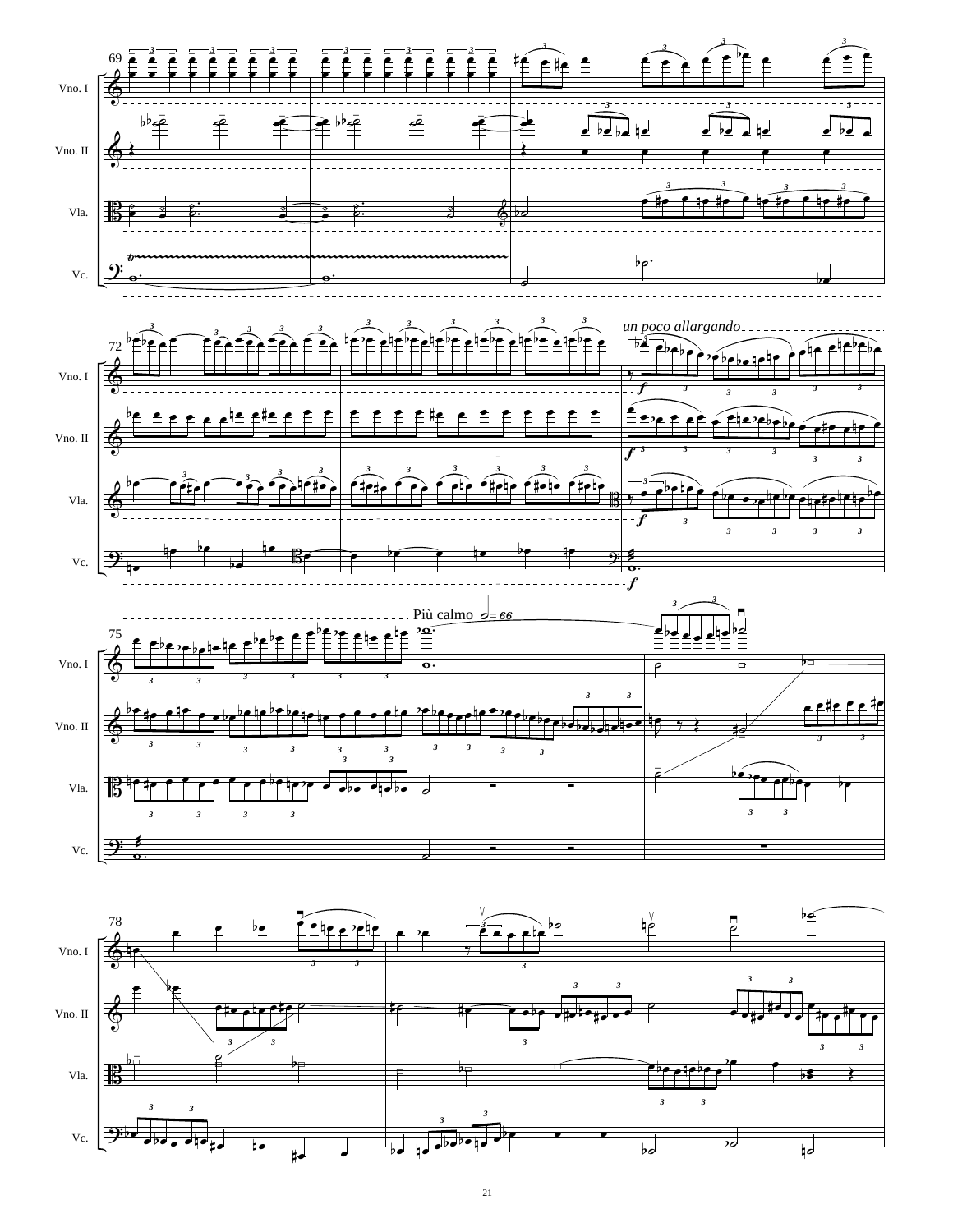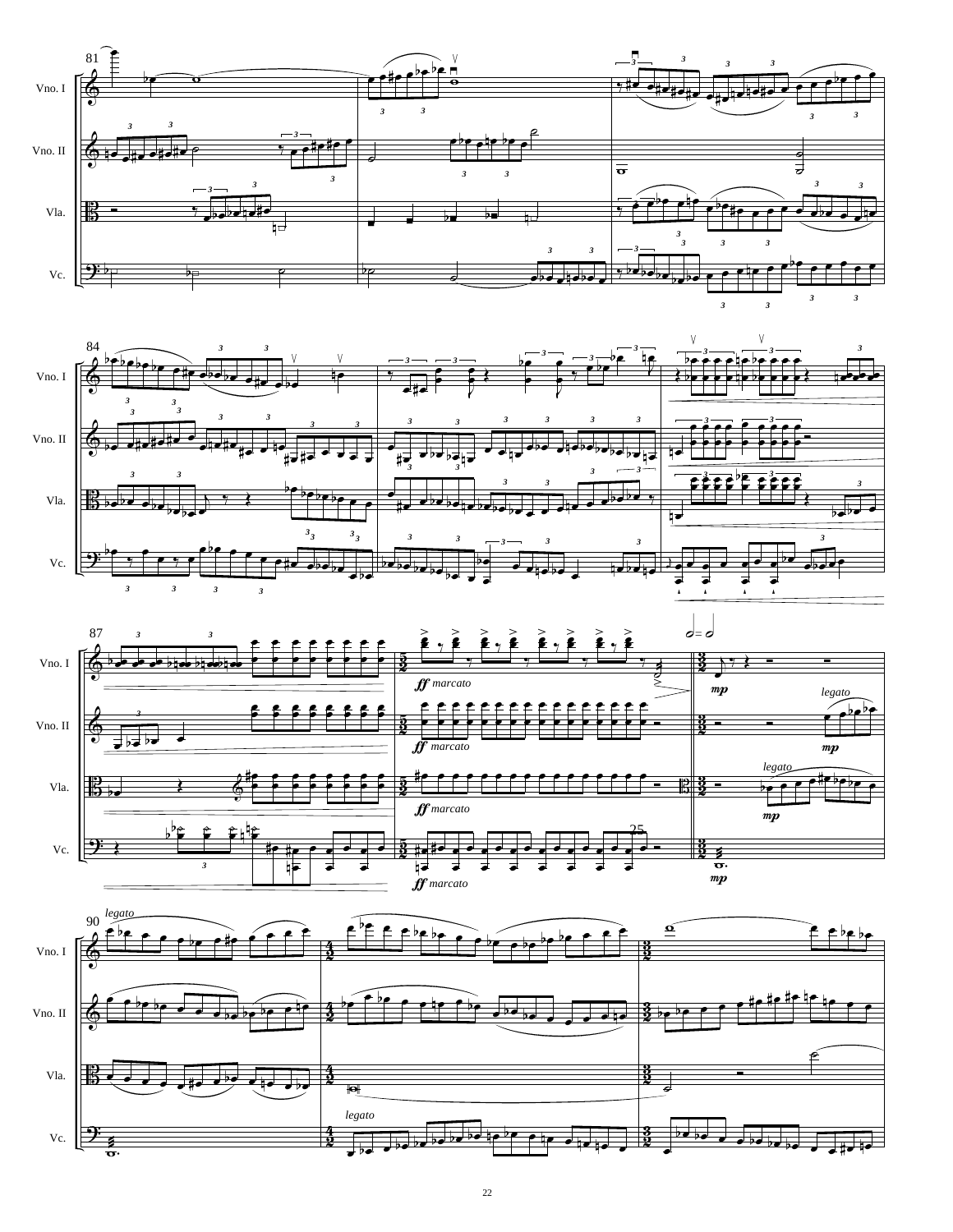





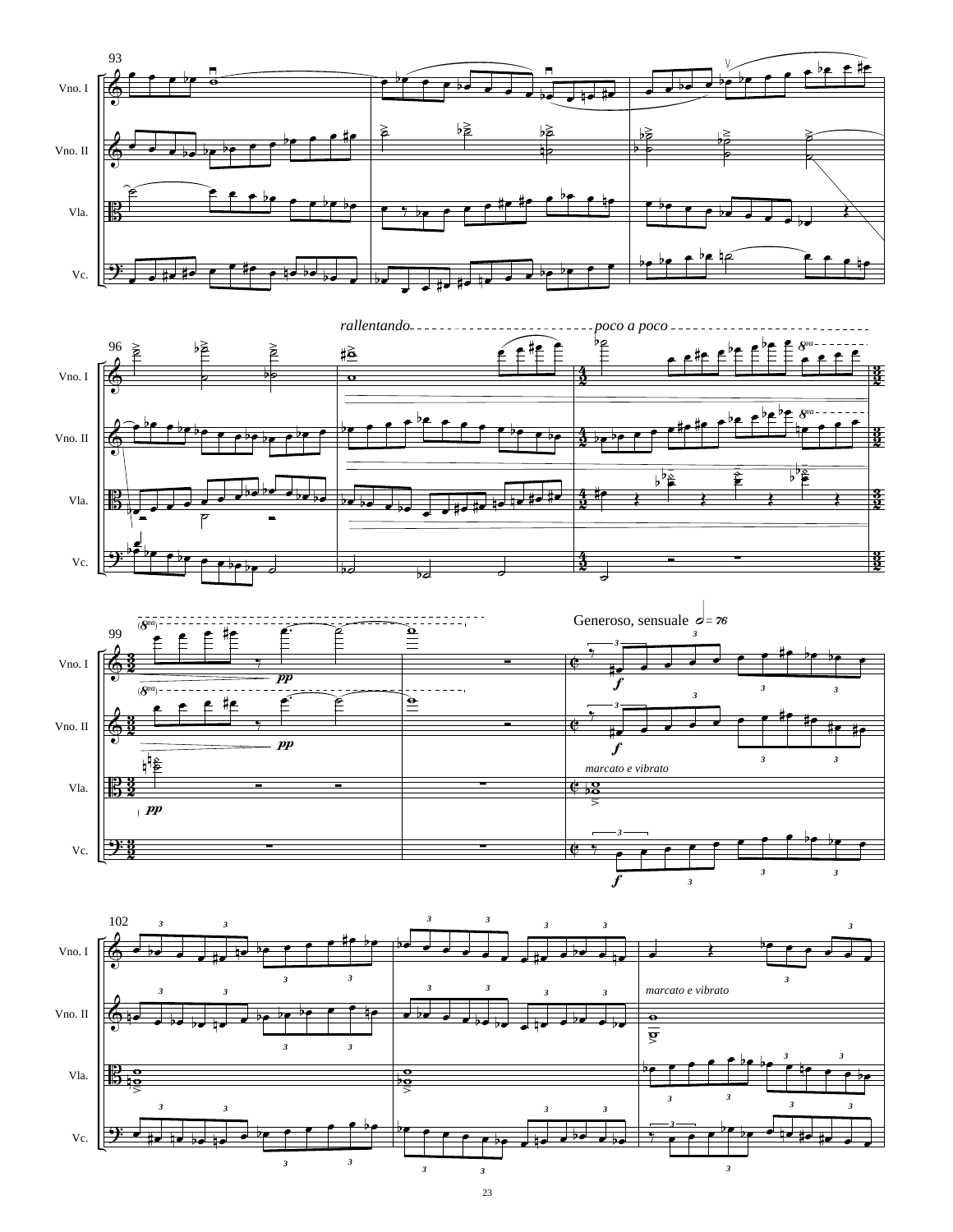





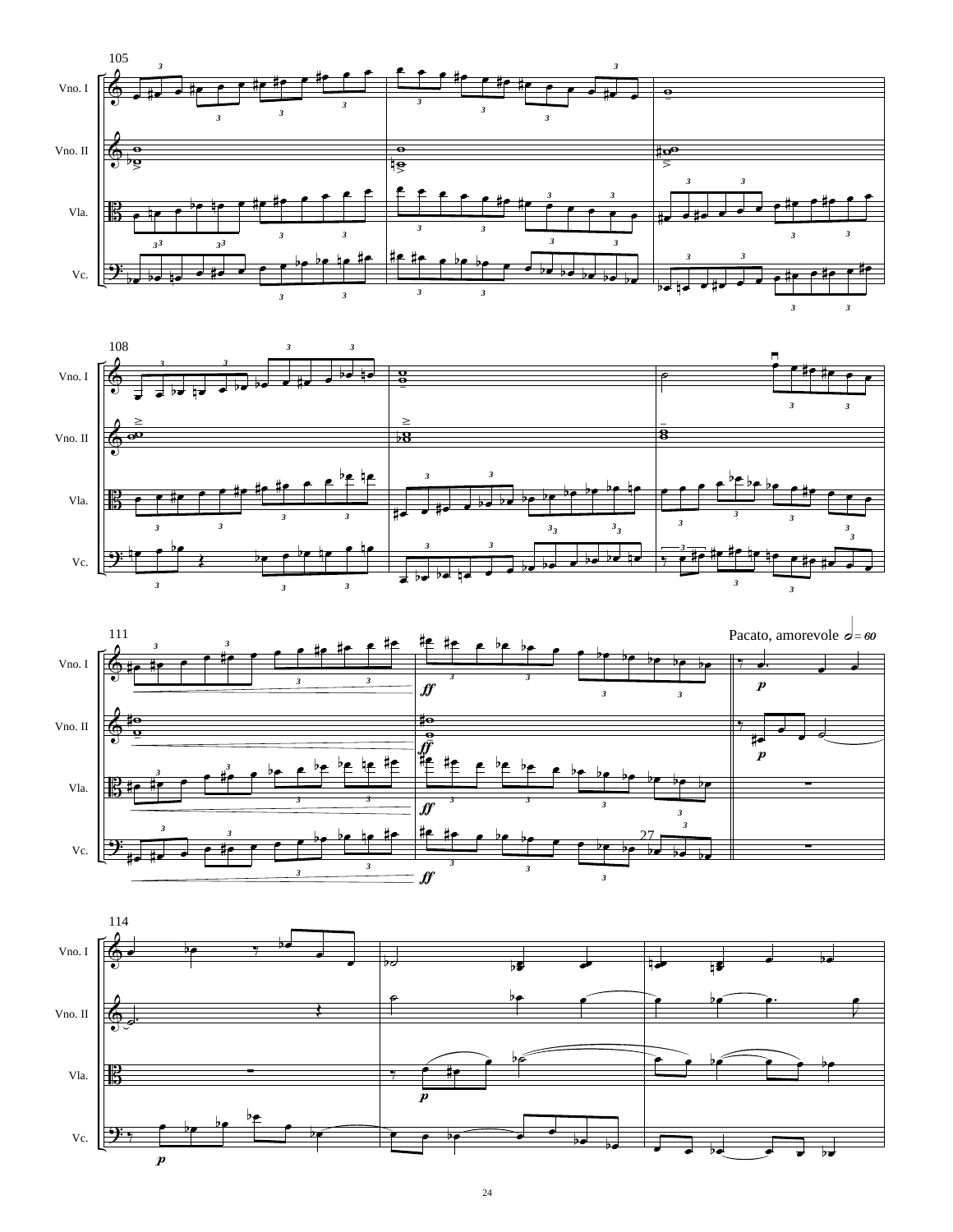